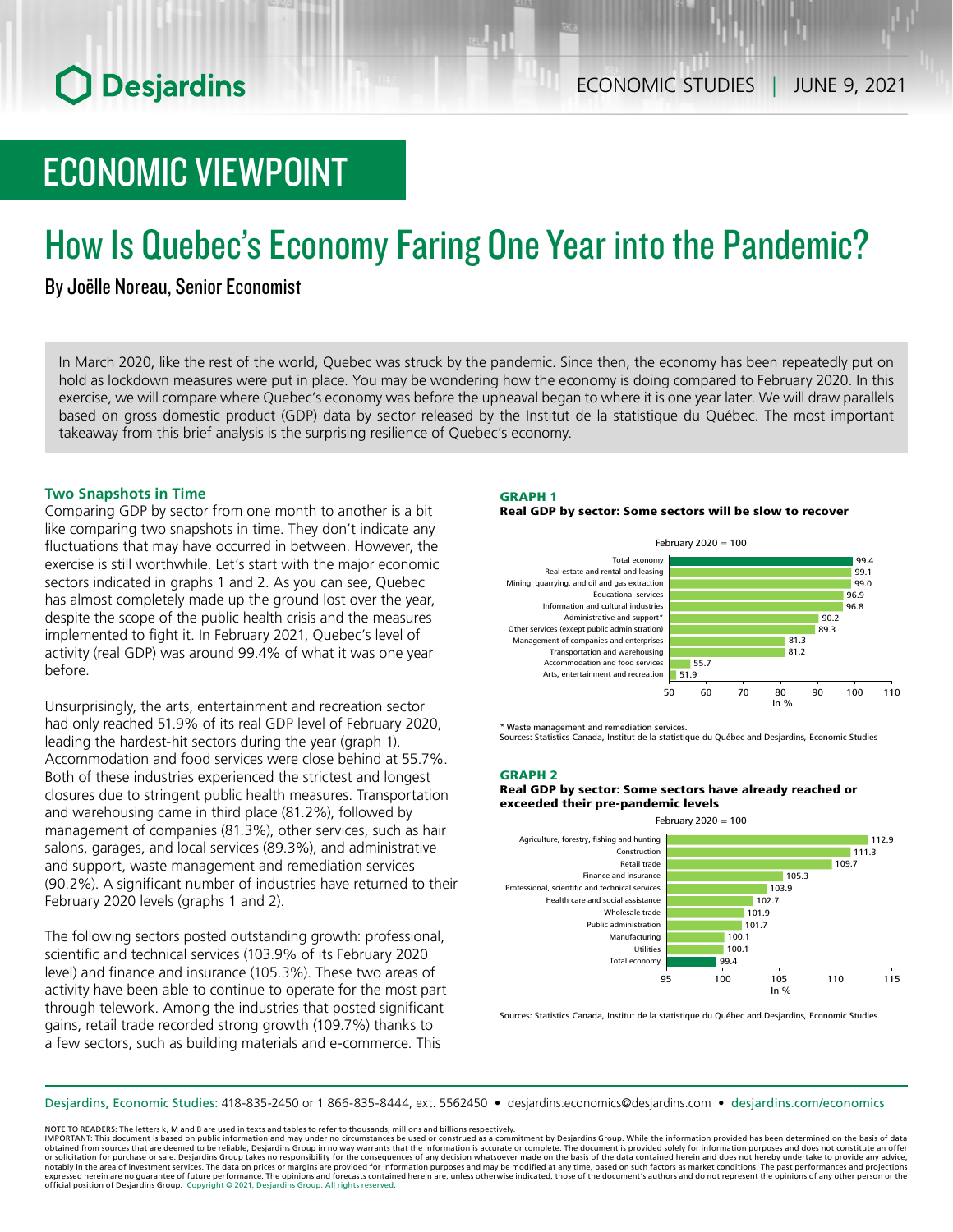## **O** Desjardins

will be discussed in more detail further on. Lastly, construction (111.3%), residential activity in particular, was so strong that it came in second place among the most successful industries over the period. It was preceded by agriculture, forestry, hunting, and fishing (112.9%), which may have benefited from higher commodity prices.

## **A Very Mixed Performance for Manufacturing**

After one year, total manufacturing was just a few decimals shy of its February 2020 level. However, this overview conceals a number of disparities (graph 3). Some sectors were still hurting, such as clothing (74.2% of its February 2020 level), aerospace equipment (84.4%), petroleum and coal (87.3%), printing (88.3%), paper (90.9%), transportation equipment as a whole (91.6% including aerospace) and textile mills (91.8%).

#### GRAPH 3

#### Manufacturing: Growth has been uneven, affecting both durable and non-durable goods



Sources: Statistics Canada, Institut de la statistique du Québec and Desjardins, Economic Studies

Among the industries who fully resumed operations and exceeded their GDP of February 2020, wood products (117.6% of their February 2020 level) led the pack (graph 4). Wood product manufacturing was driven by intense demand in the renovation and new construction sectors. This was due to very low interest rates, telework and lockdown measures, the resulting need for

#### GRAPH 4

#### Manufacturing: Wood products have far exceeded their February 2020 level



Appliance and component manufacturing.

Sources: Statistics Canada, Institut de la statistique du Québec and Desjardins, Economic Studies

more space, the relative scarcity of homes for sale on the market and the increased ability of a number of households to spend, among other factors.

Other sectors also exceeded their pre-pandemic levels of productivity, such as: plastics and rubber products (105.0% of its February 2020 level), metal products (105.3%), electrical equipment and appliances (107.4%) and primary metal manufacturing (107.7%). These activities are tied to construction and saw strong global and North American demand over the last year.

#### **Wholesale Trade Has Done Well as a Whole**

Wholesale trade reached and even slightly exceeded its February 2020 level (101.9%). However, the overall snapshot hides some discrepancies as well (graph 5). Three major product categories were impacted. These included petroleum and petroleum products merchant wholesalers (80.5% of February 2020 level), which saw significantly lower demand due to telework and lockdown measures, personal and household goods merchant wholesalers (89.9%) and food, beverage and tobacco merchant wholesalers (90.6%). In the case of the latter, restaurant closures undoubtedly impacted food wholesalers' activities.

#### GRAPH 5

Wholesale trade: Unsurprisingly, petroleum products declined the most due to lockdowns and telework



\* Accessories; \*\* Agents and brokers.

Sources: Statistics Canada, Institut de la statistique du Québec and Desjardins, Economic Studies

Sectors whose GDPs exceeded their February 2020 levels included business‑to-business electronic markets, and agents and brokers (103.1%), motor vehicle and motor vehicle parts and accessories merchant wholesalers (104.4%), machinery, equipment and supplies merchant wholesalers (110.2%), building material and supplies merchant wholesalers (110.9%) and farm product merchant wholesalers (121.0%), which tied with miscellaneous merchant wholesalers (121.1%). The latter category includes recyclable materials, paper products, agricultural supplies and chemicals.